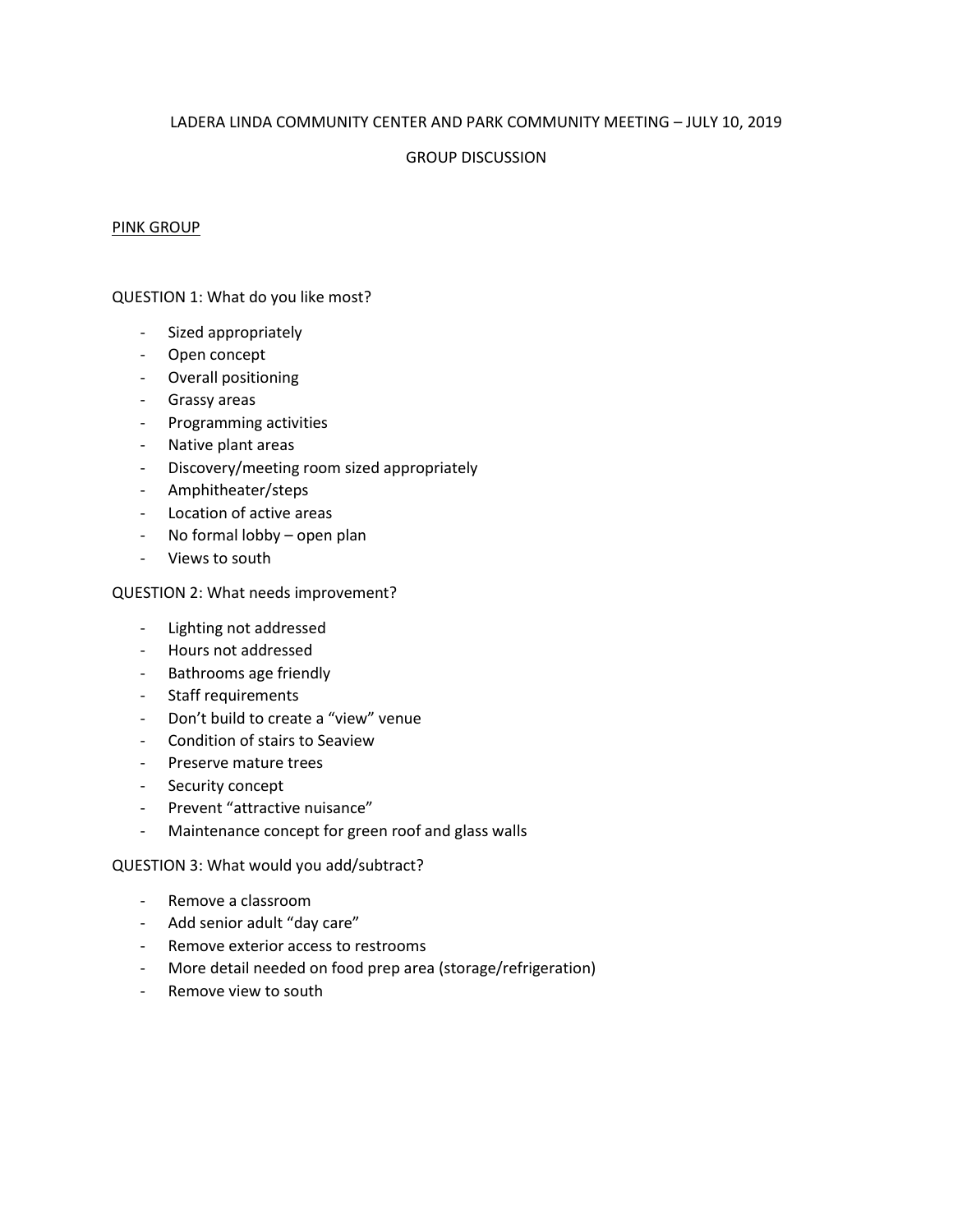## ORANGE GROUP

## QUESTION 1: What do you like most?

- Openness of building
- Location and blending
- Playground equipment for kids

# QUESTION 2: What needs improvement? Like least?

- Too many rooms
- Class count is lower Peninsula Seniors ideal # is 3
- Security of the building
- Secure entry of park
- Location of paddle tennis courts
- Flat building top (potential issues)
- Security
	- o Vandalism
	- o Late unwanted guests
- \* treat center as a community park
	- o Room capacity
	- o Security
	- o Amenities
- No social media ads
- Shaded areas by playground
- Benches around walking trail
- Water fountains near walking trail
- Exercise stations along the way

QUESTION 3: What would you add or remove?

Add:

- one entrance and one exit to the building structure
- police patrolling after sunset
- dog area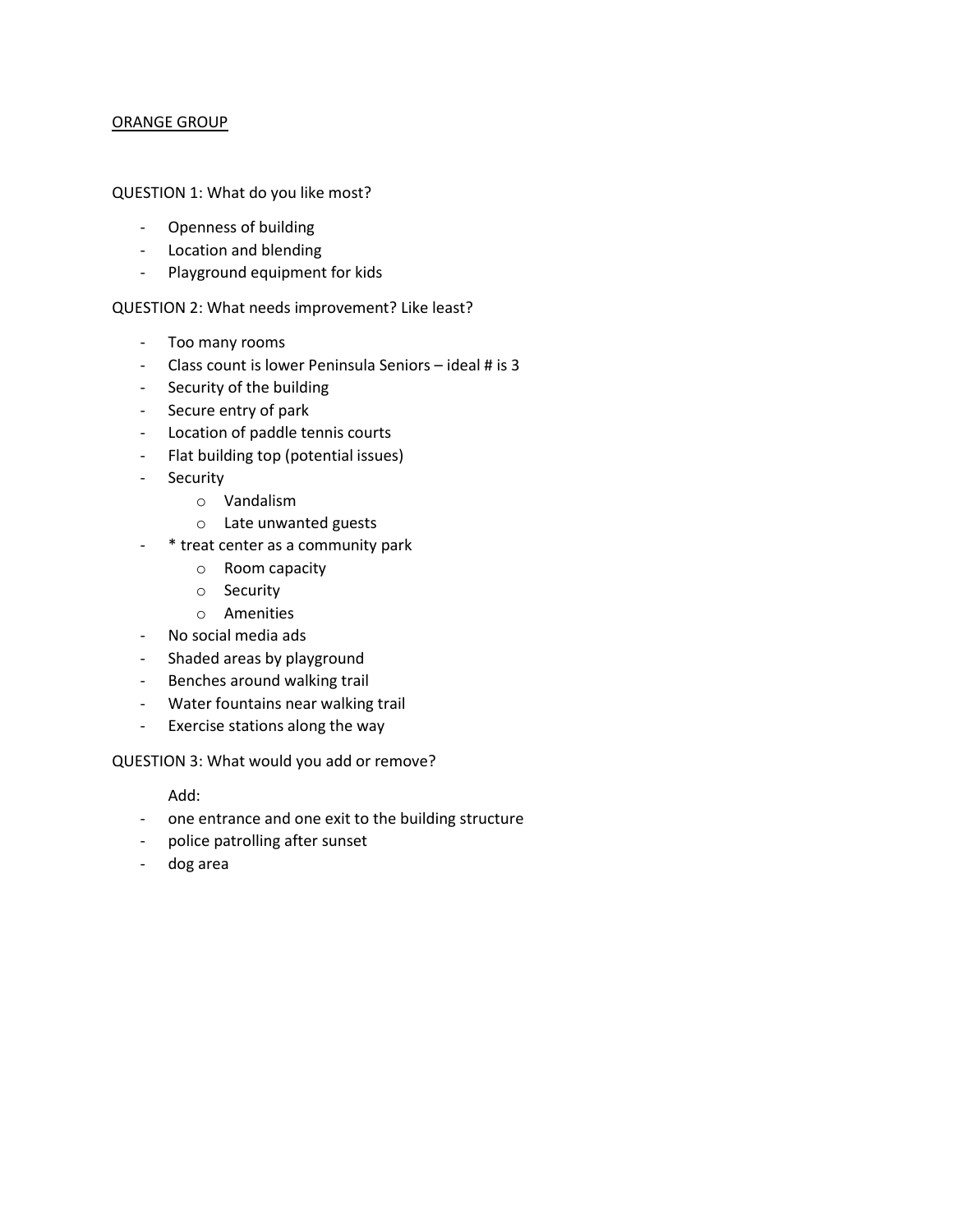## GREEN GROUP

#### QUESTION 1: What do you like most?

- Overall design
- Smaller scale
- Division of site/rooms
- More considerate of residents
- Native chaparral
- Need-based facility
- Paddle tennis retained
- Noise walls at ends

## QUESTION 2: What needs improvement?

- Sliding glass doors on meeting rooms
- Save (old) trees when possible
- Fence separation from Seaview
- Parking gates need to be open (consistent time schedule)

- Not a revenue stream facility
- Use restrictions/hours of use
- Civic events
- Sheriff drop in station
- Play area bathrooms
- Security cameras
- Earthquake supply HOA (cabinet storage)
- Replace green roof with solar panels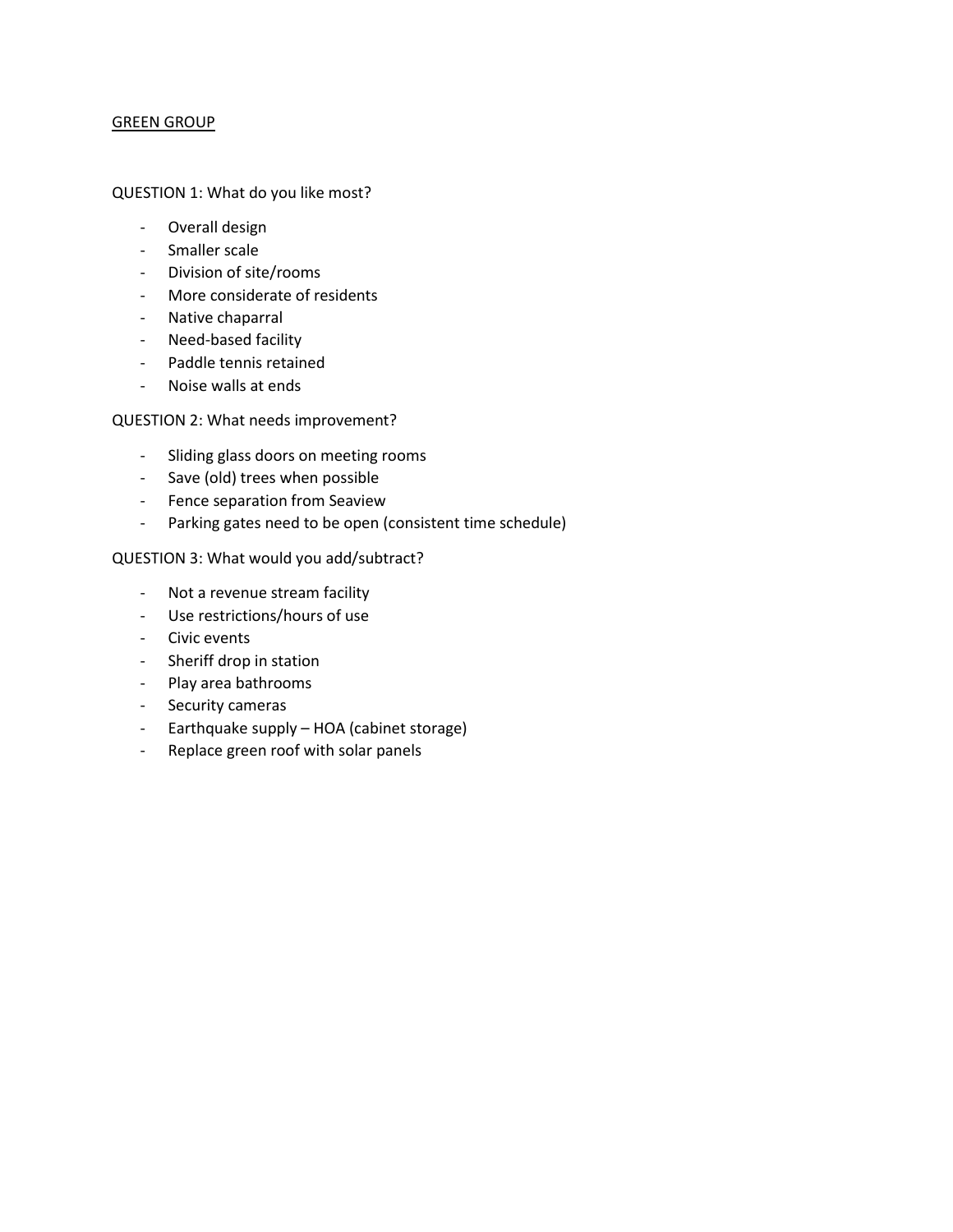#### RED GROUP

#### QUESTION 1: What do you like most?

- Green roof
- Site planning
- Building integrate into landscape
- Best plan so far / thoughtful
- Senior day care
- Convertible room that opens to outdoor
- Chaparral plantings along south side
- Liked nature center built into meeting room
- Like individual bathrooms
- Like location of active recreation

## QUESTION 2: What needs improvement?

- Concern about scheduled usage and traffic
- Don't want it to be an event center
- Restrict use/rentability to residents of RPV some have concerns
- Make sure meeting rooms control noise by their design
- How will schedules be decided? Limit events.
- How do we ensure center/park doesn't become a "camping" location
- Different fee schedules
- Limit number of events

- Less parking or eliminate parking on Forrestal
- One less classroom some have concerns it will drive more activity
- Make sure there is decent play equipment for kids and benches for parents
- More drought resistant landscape
- How is security being handled (fencing, cameras, etc)
- Electronic computer classes
- Will this require a traffic light on Forrestal? Some people want a light, some don't.
- Don't put parking near playground; safety concern
- Make sure south side is landscaped to block views down to Seaview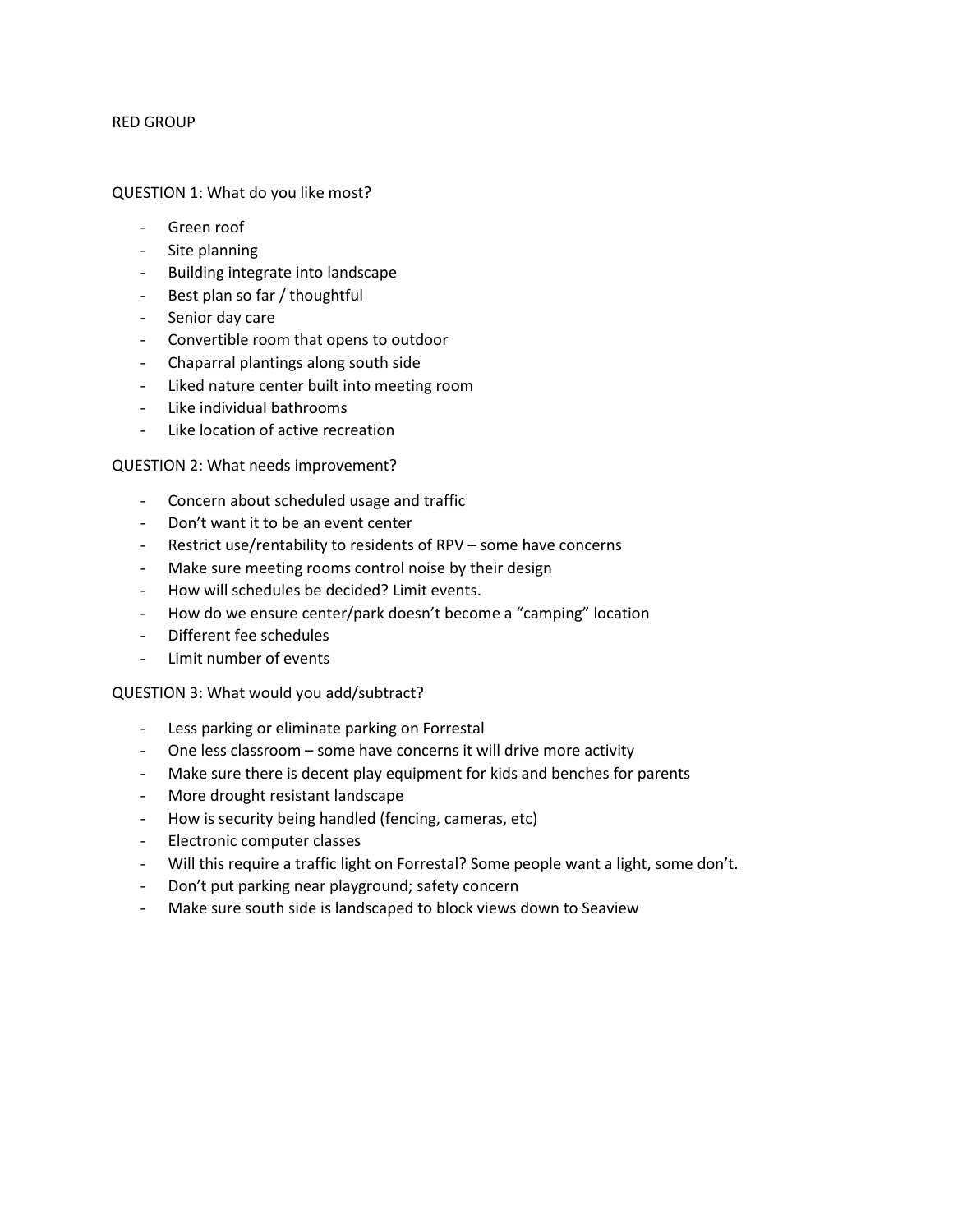#### YELLOW GROUP

#### QUESTION 1: What do you like most?

- Keep stairs to Seaview
- Will park be fenced?
- Low profile
- Transparency
- Clean architecture open vistas
- Efficient
- Flexible, multi-functional
- Scaled for community activities
- Moved back from the slope to Seaview
- Restroom area

## QUESTION 2: What needs improvement?

- Study other configurations for parking to make more open space adjacent to building
- Wants to keep foliage around perimeter 5 of 13 people felt this keep foliage over homes
- Less foliage to open views where fewer homes
- Trim foliage so can see view from park
- Make clear sightlines from street to stop loitering, etc
- Educational native garden area
- Glass attractive nuisance vandalism concern
- Outdoor picnic area

- Off-leash dog park?
	- o Some want this
	- o Some do not want this
- Scenic vista benches along paths
- Less paved parking
	- o Do not want to draw more people her
- More grassy area
- More walking paths
- Correctly sized parking
- Eliminate one meeting room 50% people think the building is too large